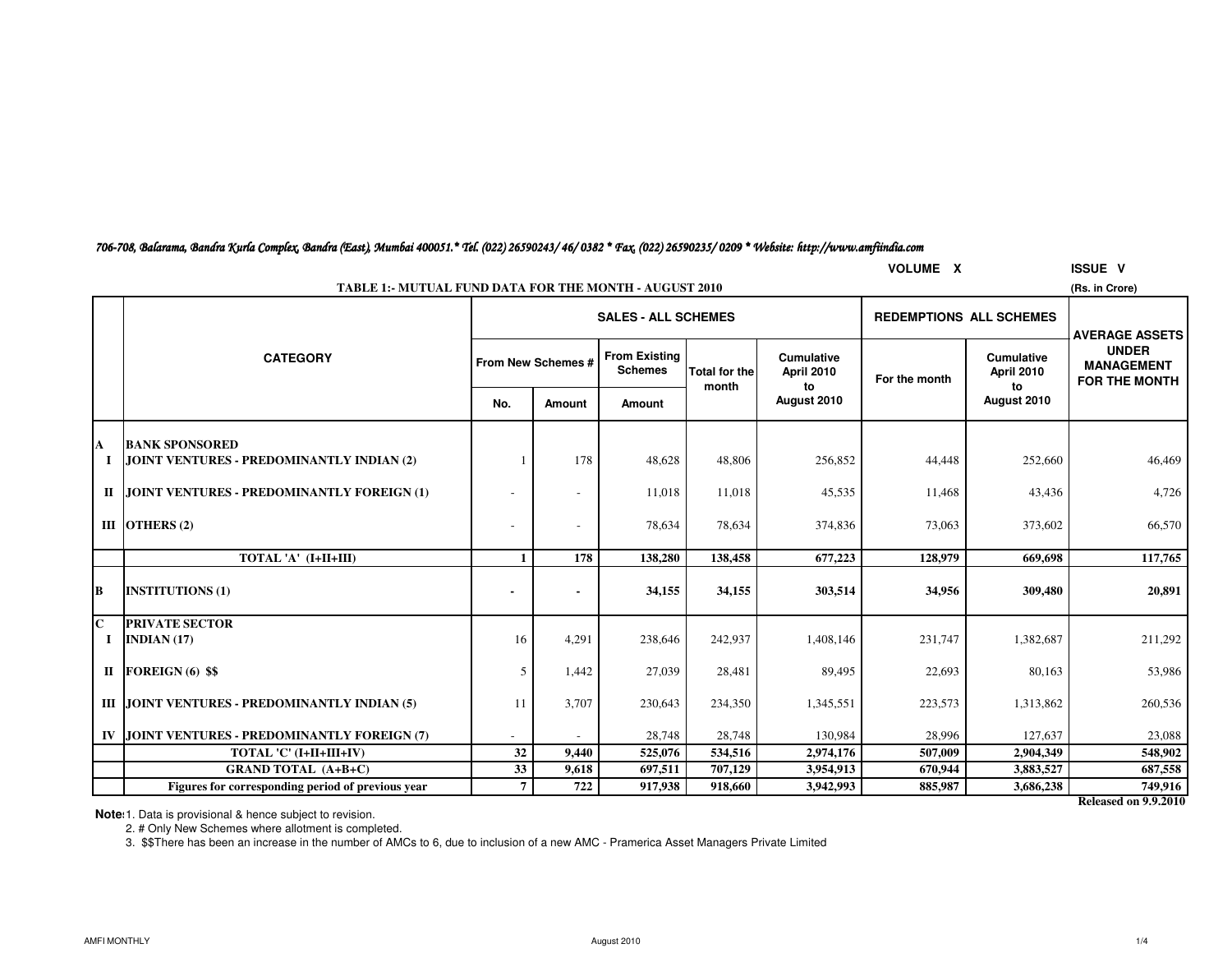#### **TABLE 2:- SALES DURING THE MONTH OF AUGUST 2010 - TYPE AND CATEGORY WISE2.1 \*NEW SCHEMES LAUNCHED (ALLOTMENT COMPLETED)**

|                                | Open End             |        |                          | <b>Close End</b> |                      | <b>Interval Fund</b> |                      | <b>TOTAL</b> |  |
|--------------------------------|----------------------|--------|--------------------------|------------------|----------------------|----------------------|----------------------|--------------|--|
|                                | <b>No.of Schemes</b> | Amount | <b>No.of Schemes</b>     | Amount           | <b>No.of Schemes</b> | Amount               | <b>No.of Schemes</b> | Amount       |  |
| <b>INCOME</b>                  |                      | 144    | 25                       | 7,837            | <b>.</b>             |                      | 28                   | 7,981        |  |
| <b>EQUITY</b>                  |                      | 178    | $\sim$                   |                  |                      |                      |                      | 178          |  |
| <b>BALANCED</b>                |                      | 428    |                          |                  |                      |                      |                      | 428          |  |
| <b>LIQUID/MONEY MARKET</b>     |                      | 665    |                          |                  |                      |                      |                      | 665          |  |
| <b>GILT</b>                    |                      |        |                          |                  |                      |                      |                      |              |  |
| <b>ELSS - EQUITY</b>           |                      |        |                          |                  |                      |                      |                      |              |  |
| <b>GOLD ETF</b>                |                      | 366    |                          |                  |                      |                      |                      | 366          |  |
| <b>OTHER ETFS</b>              |                      |        |                          |                  |                      |                      |                      |              |  |
| <b>FUND OF FUNDS INVESTING</b> |                      |        |                          |                  |                      |                      |                      |              |  |
| <b>OVERSEAS</b>                |                      |        | $\overline{\phantom{0}}$ |                  |                      |                      |                      |              |  |
| <b>TOTAL</b>                   |                      | 1,781  | 25                       | 7,837            |                      |                      | 33                   | 9,618        |  |

### **\*NEW SCHEMES LAUNCHED :**

| <b>OPEN END INCOME:</b>   | Benchmark Short Term Fund; Peerless Short Term Fund and Tarus MIP Advantage Fund.                                                                                                                                                                                                                                                                                                                                                                                                                                                                                                                                                                          |
|---------------------------|------------------------------------------------------------------------------------------------------------------------------------------------------------------------------------------------------------------------------------------------------------------------------------------------------------------------------------------------------------------------------------------------------------------------------------------------------------------------------------------------------------------------------------------------------------------------------------------------------------------------------------------------------------|
| <b>OPEN END EQUITY:</b>   | Canara Robeco Large Cap+ Fund                                                                                                                                                                                                                                                                                                                                                                                                                                                                                                                                                                                                                              |
| <b>OPEN END BALANCED:</b> | Axis Triple Advantage Fund                                                                                                                                                                                                                                                                                                                                                                                                                                                                                                                                                                                                                                 |
| <b>OPEN END LIQUITD:</b>  | Pramerica Liquid Fund                                                                                                                                                                                                                                                                                                                                                                                                                                                                                                                                                                                                                                      |
| <b>OPEN END GOLD ETF:</b> | HDFC Gold Exchange Traded Fund and ICICI Prudential Gold Exchange Traded Fund.                                                                                                                                                                                                                                                                                                                                                                                                                                                                                                                                                                             |
| <b>CLOSE END INCOME:</b>  | DSP BlackRock FMP - 12M - Series 6, 3M - Series 18 and Series 19; DWS FTF Series 73; Fidelity FMP Series III Plan A and Plan B; Fortis Fixed Term Fund<br>Series - 18 B and Series - 18 C; HDFC FMP 100D August 2010 (1) - Series XIII, August 2010 (2) - Series XIV, August 2010 (3) - Series XIV, 35D August 2010 (1) -<br> Series XIV and 370D August 2010 (1) - Series XV; ICICI Prudential FMP Series 53 - 3 Years Plan A; IDFC CPOF Series III, IDFC FMP QS-59 and Yearly Series 32;<br>L & T FMP - I (August 91D A) and (August 125D A); Reliance Fixed Horizon Fund - XV - Series 2, Series 3, Series 7 and Series 8; Tata FMP Series 26 Scheme C. |

### **2.2 EXISTING SCHEMES**

|                                                    | Open End             |         |                      | <b>Close End</b>         |                      | <b>Interval Fund</b> |                      | <b>TOTAL</b> |  |
|----------------------------------------------------|----------------------|---------|----------------------|--------------------------|----------------------|----------------------|----------------------|--------------|--|
|                                                    | <b>No.of Schemes</b> | Amount  | <b>No.of Schemes</b> | Amount                   | <b>No.of Schemes</b> | Amount               | <b>No.of Schemes</b> | Amount       |  |
| <b>INCOME</b>                                      | 196                  | 147.651 | 121                  | 0.050                    | 36                   | 6,607                | 353                  | 155,308      |  |
| <b>EQUITY</b>                                      | 284                  | 4,750   | 29                   |                          |                      |                      | 314                  | 4,750        |  |
| <b>BALANCED</b>                                    | 30                   | 632     |                      | $\overline{\phantom{a}}$ |                      |                      | 33                   | 632          |  |
| <b>LIQUID/MONEY MARKET</b>                         | 53                   | 536,091 |                      | $\sim$                   |                      |                      | 53                   | 536,091      |  |
| <b>GILT</b>                                        | 36                   | 192     |                      | $\overline{\phantom{a}}$ | ۰                    |                      | 36                   | 192          |  |
| <b>IELSS - EQUITY</b>                              | 36                   | 173     | 12                   | $\overline{\phantom{a}}$ | ۰                    |                      | 48                   | 173          |  |
| <b>GOLD ETF</b>                                    |                      | 199     | ۰                    | $\sim$                   | ۰                    |                      |                      | 199          |  |
| <b>OTHER ETFS</b>                                  | 15                   | 116     |                      | $\sim$                   | ۰                    |                      | 15                   | 116          |  |
| <b>IFUND OF FUNDS INVESTING</b><br><b>OVERSEAS</b> | 15                   | 50      | -                    | $\overline{\phantom{a}}$ |                      |                      | 15                   | 50           |  |
| <b>TOTAL</b>                                       | 672                  | 689,854 | 165                  | ,050                     | 37                   | 6,607                | 874                  | 697,511      |  |

Notes:The change in number of existing schemes is because of the maturity and reclassification of some of the existing schemes.

^ Amount mobilised by new plans launched under existing scheme.

### **2.3 TOTAL OF ALL SCHEMES**

|                                                   |                      | <b>Close End</b><br>Open End |                      | <b>Interval Fund</b> |                      | <b>TOTAL</b> |                      |         |
|---------------------------------------------------|----------------------|------------------------------|----------------------|----------------------|----------------------|--------------|----------------------|---------|
|                                                   | <b>No.of Schemes</b> | Amount                       | <b>No.of Schemes</b> | Amount               | <b>No.of Schemes</b> | Amount       | <b>No.of Schemes</b> | Amount  |
| <b>INCOME</b>                                     | 199                  | 147.795                      | 146                  | 8,887                | 36                   | 6,607        | 381                  | 163,289 |
| <b>EQUITY</b>                                     | 285                  | 4,928                        | 29                   |                      |                      |              | 315                  | 4,928   |
| <b>BALANCED</b>                                   | 31                   | 1.060                        |                      |                      |                      |              | 34                   | 1,060   |
| <b>LIQUID/MONEY MARKET</b>                        | 54                   | 536,756                      |                      |                      |                      |              | 54                   | 536,756 |
| <b>GILT</b>                                       | 36                   | 192                          |                      |                      |                      |              | 36                   | 192     |
| <b>ELSS - EQUITY</b>                              | 36                   | 173                          | 12                   |                      |                      |              | 48                   | 173     |
| <b>GOLD ETF</b>                                   | 9                    | 565                          |                      |                      |                      |              | 9                    | 565     |
| <b>OTHER ETFS</b>                                 | 15                   | 116                          |                      |                      |                      |              | 15                   | 116     |
| <b>FUND OF FUNDS INVESTING</b><br><b>OVERSEAS</b> | 15                   | 50                           |                      |                      |                      |              | 15                   | 50      |
| <b>TOTAL</b>                                      | 680                  | 691,635                      | 190                  | 8,887                | 37                   | 6,607        | 907                  | 707,129 |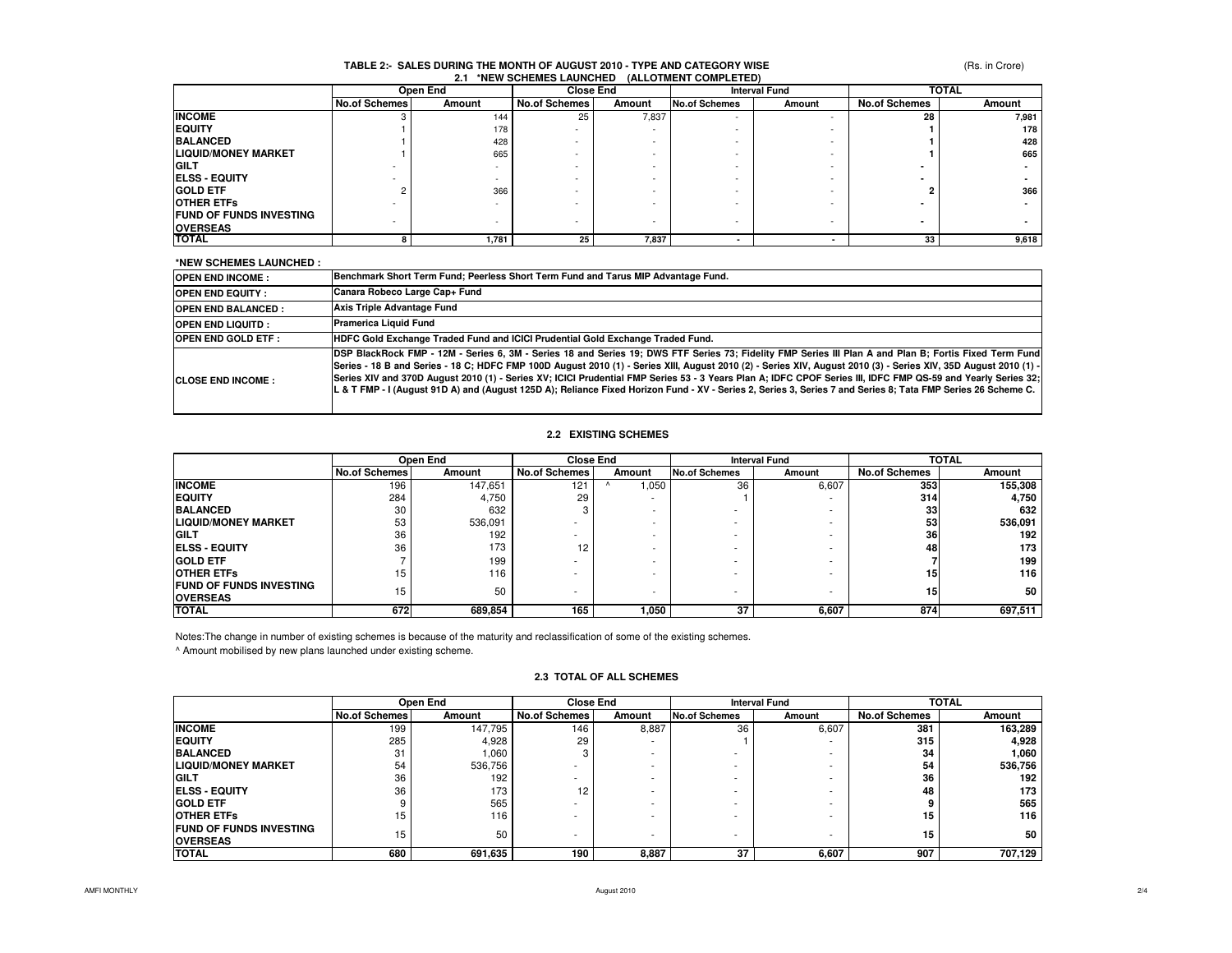### **Table 3:-**

## **REDEMPTIONS / REPURCHASES DURING THE MONTH OF AUGUST 2010**

|                                                   |          |       |                          | <b>CATEGORY &amp; TYPE WISE</b> |              | (Rs. in Crore)                              |                                                                         |                                                                                            |
|---------------------------------------------------|----------|-------|--------------------------|---------------------------------|--------------|---------------------------------------------|-------------------------------------------------------------------------|--------------------------------------------------------------------------------------------|
|                                                   | Open End |       | <b>Close End</b>         | <b>Interval Fund</b>            | <b>TOTAL</b> | Net Inflow<br>For<br>(Outflow)<br>the Month | Net Inflow /<br>(Outflow)<br><b>Year to Date</b><br><b>Current Year</b> | Net Inflow /<br>For the   (Outflow) For the<br><b>Year to Date</b><br><b>Previous Year</b> |
| <b>INCOME</b>                                     | 142,381  |       | 870                      | 3,477                           | 146,728      | 16,561                                      | 25,371                                                                  | 214,187                                                                                    |
| <b>IEQUITY</b>                                    | 7,943    | $***$ | (128)                    |                                 | 7,818        | (2,890)                                     | (7,613)                                                                 | 7,290                                                                                      |
| <b>BALANCED</b>                                   | 655      |       |                          | ۰                               | 662          | 398                                         | 453                                                                     | (123)                                                                                      |
| LIQUID/MONEY MARKET                               | 514,834  |       |                          |                                 | 514,834      | 21,922                                      | 53,195                                                                  | 37,813                                                                                     |
| <b>IGILT</b>                                      | 137      |       | -                        | ۰                               | 137          | 55                                          | (182)                                                                   | (2,719)                                                                                    |
| <b>ELSS - EQUITY</b>                              | 269      |       | 31                       | ۰                               | 300          | (127)                                       | (467)                                                                   | 141                                                                                        |
| <b>GOLD ETFS</b>                                  | 51       |       |                          |                                 | 51           | 514                                         | 774                                                                     | 191                                                                                        |
| <b>OTHER ETFS</b>                                 | 239      |       |                          | ۰                               | 239          | (123)                                       | 396                                                                     | (25)                                                                                       |
| <b>FUND OF FUNDS</b><br><b>INVESTING OVERSEAS</b> | 175      |       | $\overline{\phantom{a}}$ |                                 | 175          | (125)                                       | (541)                                                                   |                                                                                            |
| <b>TOTAL</b>                                      | 666,684  |       | 780                      | 3,480                           | 670,944      | 36,185                                      | 71,386                                                                  | 256,755                                                                                    |

**\*\* Two Close Ended Equity Schemes have become Open Ended during July 2010 and August 2010. Hence, the redemption figures reported under these schemes in the earlier months have been regrouped under Open Ended Schemes during August 2010, resulting in negative redemption figures under Close ended Equity Schemes for the current month.**

### **Table 4:-**

### **ASSETS UNDER MANAGEMENT AS ON AUGUST 31, 2010**

|                             |          |                  | <b>CATEGORY &amp; TYPE WISE</b> |              | (Rs. in Crore) |
|-----------------------------|----------|------------------|---------------------------------|--------------|----------------|
|                             | Open End | <b>Close End</b> | <b>Interval Fund</b>            | <b>TOTAL</b> | % to Total     |
| <b>INCOME</b>               | 275,086  | 46,871           | 25,364                          | 347,321      | 49             |
| <b>EQUITY</b>               | 164.972  | 14,166           | 62                              | 179,200      | 25             |
| <b>BALANCED</b>             | 17,555   | 1,226            | ۰                               | 18,781       |                |
| <b>ILIQUID/MONEY MARKET</b> | 128.843  |                  |                                 | 128,843      | 18             |
| GILT                        | 3,324    |                  | ۰                               | 3.324        |                |
| <b>ELSS - EQUITY</b>        | 22.406   | 3,192            | ۰                               | 25,598       |                |
| <b>GOLD ETF</b>             | 2,639    |                  |                                 | 2,639        | @              |
| <b>OTHER ETFS</b>           | 1,427    |                  | ۰                               | 1,427        | @              |
| <b>FUND OF FUNDS</b>        | 2,533    |                  | -                               | 2,533        | @              |
| <b>INVESTING OVERSEAS</b>   |          |                  |                                 |              |                |
| <b>TOTAL</b>                | 618,785  | 65,455           | 25,426                          | 709,666      | 100            |

**@ Less than 1 %.**

### Table 5:- DATA ON FUND OF FUNDS (DOMESTIC) - AUGUST 2010 (Rs. In Crore)

|                      | No. of<br><b>Schemes</b> | <b>Sales</b> | Redemption | Assets under<br>Management as on<br><b>August 31, 2010</b> |
|----------------------|--------------------------|--------------|------------|------------------------------------------------------------|
| <b>Fund of Funds</b> | 24                       | 228          | 92         | 2,048                                                      |
|                      |                          |              |            |                                                            |

**Notes :**

1. Fund of Funds is a scheme wherein the assets are invested in the existing schemes of mutual funds and hence, the figures indicated herein are included in tables 1 to 4 and 6. Data on fund of funds is given for information only.